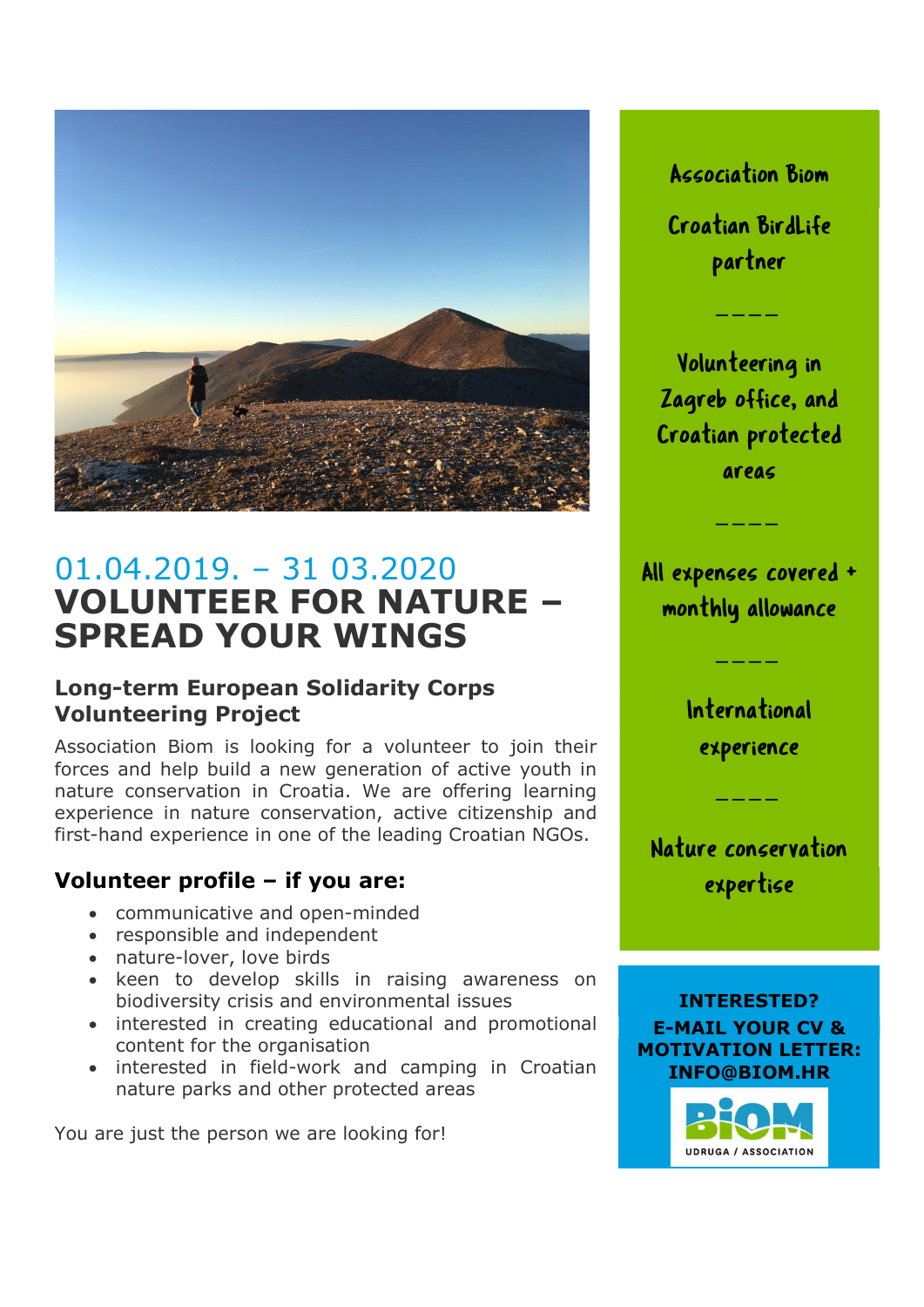## Project description

**Spread your wings** is a project aimed at raising capacities of the Croatian public for **active participation in nature** conservation activities. Through non-formal learning and volunteering we would like to empower the citizens to take charge and fight the biodiversity crises. Through promoting bird conservation and education you will be offered a chance to test your strengths and weaknesses, challenge yourself and spread your wings.

#### Your responsibilities

- Participation in educational and promotional activities
- Development of educational activities for children, organisations members and followers
- Organisation of volunteering and citizen science activities
- Coordination of international and local volunteers
- Creating educational and promotional content biodiversity-related educational articles, infographics and other content for the web
- Developing an individual project

#### We are offering

- motivational, dynamic, flexible and friendly working environment
- expertise in nature conservation
- opportunity to build up your organisational and leadership skills
- opportunity to develop your writing and presentational skills
- creative tasks
- travel

Croatian BirdLife partner Volunteering in Zagreb office, and Croatian protected

**Association Biom** 

areac

All expenses covered + monthly allowance

> International experience

Nature concervation expertise

**INTERESTED? E-MAIL YOUR CV & MOTIVATION LETTER: INFO@BIOM.HR**